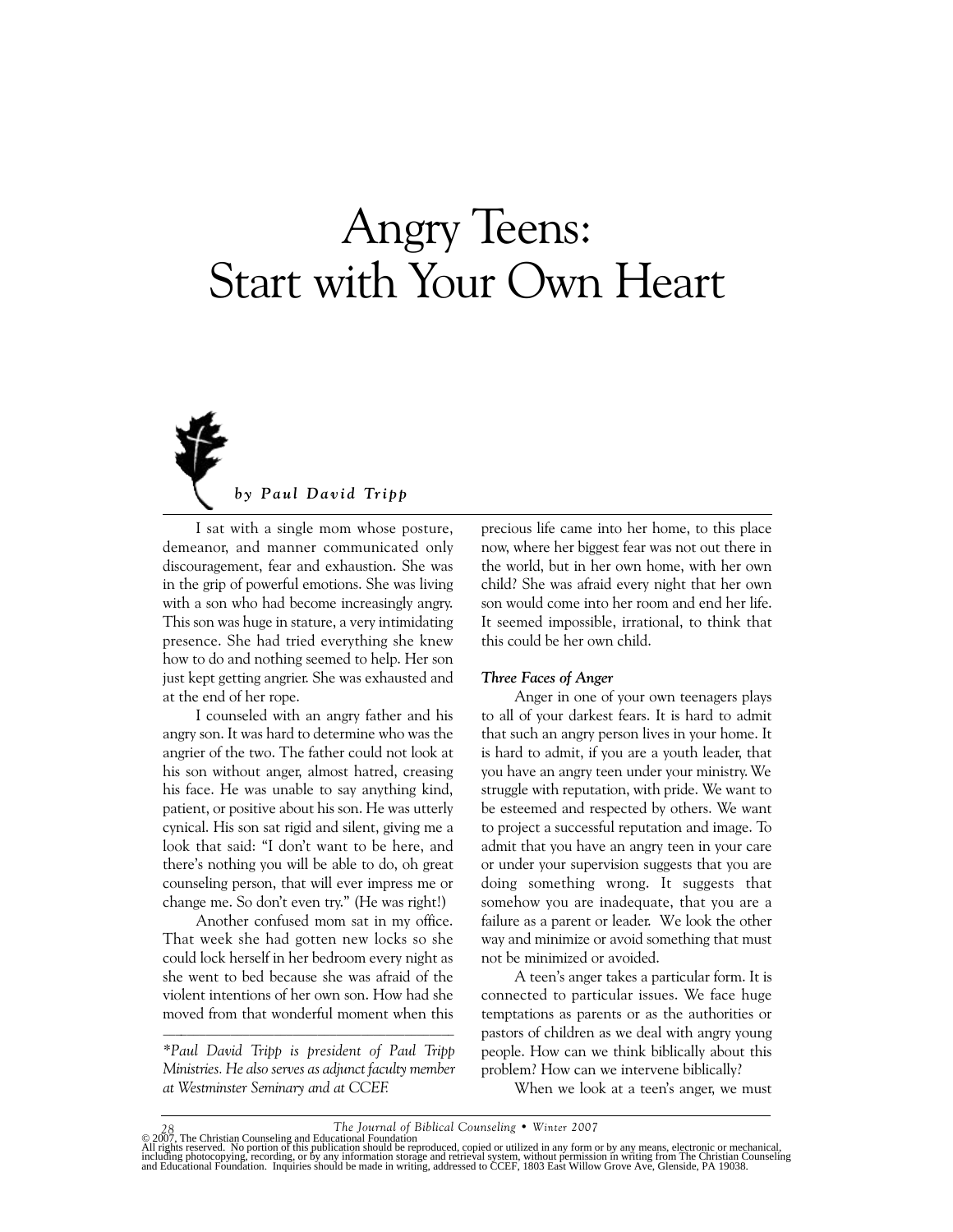look at the three faces of anger: the upward face, the outward face, and the inward face.

# **The Upward Face of Anger**

The first face of anger is an upward face. It says, "I am angry at God." We are always afraid when our children get to this point and make this statement in words or actions. Very often children in families of faith will not admit that this is where they actually are. They cannot believe that the problem has gotten to this point.

This anger at God might look like this: "I hate myself! This is the body I am going to have for the rest of my life. I hate myself! I hate what I look like! I hate the size of my ears! I hate the shape of my nose. I hate my bushy, messy hair." "I hate being short and paunchy." "I hate being skinny and wiry." "I hate being seen as nerdy by other kids." "I hate being a muscle head." "I hate the choices that God has made in my life."

Or maybe they say, "I am angry at my gifts. I want to be a better talker. I want to have more of a life-of-the-party personality. I want to be more intellectual. I want to be more quickwitted. I want to be funnier. I don't like who I am."

Maybe this teen's anger takes another form. "I don't like my situation. I don't like where I live. I don't like the economic condition of my family. I don't like my race. I don't like the fact that I was raised in a poor family and somehow that poverty will always affect my life." Or, "I am being raised in a very wealthy family. No one ever takes us seriously. They never see us as people. They always see us as money. I have lots of friends, but they don't care a twit about me. All they care about is my money."

"I struggle with who I am with my family. Why did God would make my dad a pastor?" "Why did God make my parents missionaries? Didn't He know what that would do to me? I didn't even know there was such as thing as Nikes until I was seventeen because I was off in some jungle someplace walking barefoot. I was glad I had pants let alone shoes."

"Why was I raised in the Midwest? The Midwest is so boring. Why couldn't I have been raised on the cool East Coast or the cool West Coast?" "Why was I raised on a farm?" "Why was I raised in such a big city? I am a nobody in my school."

"Why do I have such strict parents who always say 'No'?"

"I am mad at God."

Parents, pastors, leaders, teachers, please hear this. It that's what's going on with your teen, if that's what's going on in your youth group, you are right now more like that young person than unlike him. You have at one time or another questioned God's goodness and God's wisdom. You have questioned the choices He has made in your life. But right away, when your child expresses anger at God, you go into this denial mode. You don't want your child ever to express anger with God. You want to squash that. But if your child is, in fact, in a deeppersonal debate with the goodness and wisdom of God, pushing the debate under the table will never help him. That is never the pathway to change. That will keep the props of your life going and your reputation going, but it will not help that young person. Upward anger is a very significant thing.

Huge numbers of teenagers are angry at God and at how He has arranged their world. This is significant. We are so afraid of this teen anger toward God that we do things that drive that anger underground instead of putting that anger on the table where it can be talked about, and where the help of the Lord Jesus Christ can reach it. As we push that anger underground, we create a dichotomy. We say, "Do you know what your problem is? Your problem is that you are fundamentally different than me. I don't ever struggle with this thing you struggle with. How could you ever question God?" But can *you* honestly say that you haven't ever questioned God or complained about your circumstances? I can't.

Three or four years ago, I went through something that has been personally unthinkable. It was not in my life plan. I was shocked at the questions that filled my head. Vertical questions. Questions for God and about God I thought I would never raise, that I thought I was incapable of having at this point in my walk with Him. *We are all like that.*

## **The Inward Face of Anger**

The second face of this anger is inward anger that is directed towards the teen's community. This is the "I'm mad at you." Maybe the anger of this teenager is fundamentally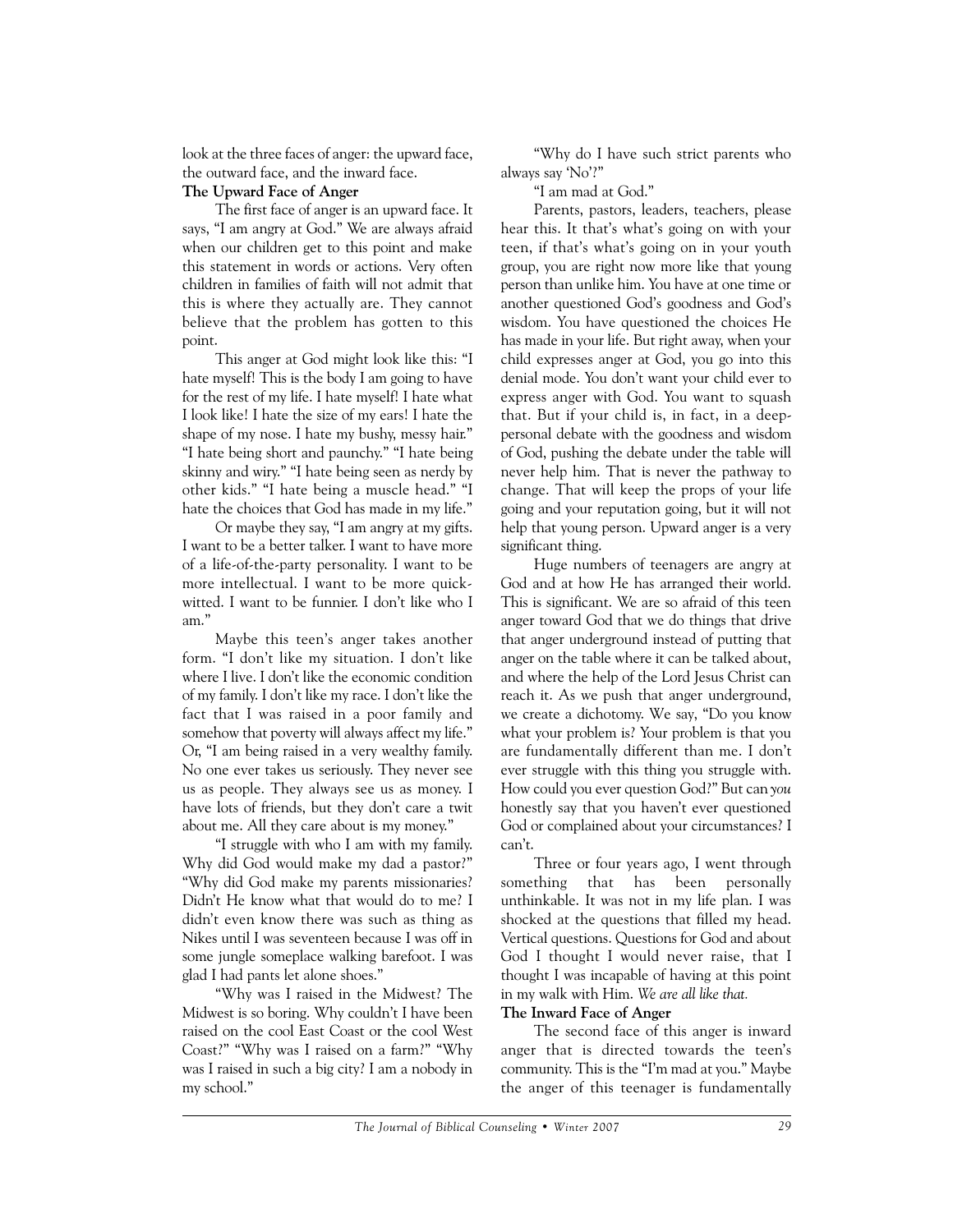familial. Maybe it is anger at a dad, who in his zeal to provide for the family and to be committed to his career, doesn't seem to ever have any time for him. It seems like the only time he's present in his life is when he is barking orders at him or announcing punishments or acting as a jailer. Maybe he's mad at his mom and dad because, although they talk of God's love and grace, it appears to him their relationship is ungracious and unloving. There seems to be something different going on in the home than goes on out there. He is disappointed with his brothers and sisters because there doesn't seem to be any love. It's just intense competition. He thinks they are the favorites in the family. He is angry at the relational breakdown, the inconsistency, the hypocrisy, the failures, the weakness of his family. The people he once thought were his heroes are not his heroes anymore.

is the point guard who had the best single season shooting percentage ever?" I can remember the first time he asked me one of those obscure questions. I said, "I don't know." His eyes got big because he thought his dad knew everything. He thought he could ask me any question, and I'd be able to answer it. You know that stage doesn't last very long!

There is an inward familial aspect of anger. It is a combination of the gap between our confessional and functional theology. We are inconsistent. We fail. It is easier to dictate it than to do it. We say better than we do—all of us.

This is a natural progression in relationships. The closer you get to your hero, the more you understand this person is just another human being with normal shortcomings. The more a teenager grows up, the more he or she sees the world as it actually

# Upward anger says, "I am mad at God." Inward anger says, "I am mad at you." Outward anger says, "I am mad at the world."

Can you relate to that? Did you ever look up to a friend? You are so thankful for the person being in your life, you so respect his walk with God, and then you get to know him? The closer you get, the more he becomes a normal person. You can accept normal. Then you get closer, and he begins to get abnormal. Then you think he is downright deformed. You are actually coming to know that real person. Yes, there are some noble things about him. But he is a real person. There is still sin in his life. He still struggles. There is still weakness and failure. Listen, parents, it is hard for your teenagers to get to know you. It is hard to face that moment when this person who you thought knew everything and had everything together becomes, in fact, a real weak and failing human being.

My son, Darnay, is in his third year of college as a sports broadcasting journalism major. He has always been interested in sports and sports statistics. When he was a little guy, he would read books on the statistics of the NBA. He would absorb amazing things. He would ask questions out of the blue. "Dad, who

is. They face disappointment with the people in their lives.

#### **The Outward Face of Anger**

Outward anger is all about life in a fallen world. Life in a fallen world is hard. Upward anger says, "I am mad at God." Inward anger says, "I am mad at you." Outward anger says, "I am mad at the world."

Going to the average American high school is a hardship. It is an aggressive, competitive, abusive, seductive environment. Our children deal with tremendous mistreatment, tremendous anxiety. You can be repudiated for wearing the wrong sneakers. It doesn't take anything more than that. You can be an outcast because you happen to mention that you like a piece of music that isn't cool. Life in a fallen world is hard. It doesn't work the way it is meant to work. A teen faces dangers and temptations and hardships. There is huge disloyalty in relationships at this age. There is huge materialism, horrible sins of the tongue, things that teenagers say about one another that are terrible to face and deal with. Your teen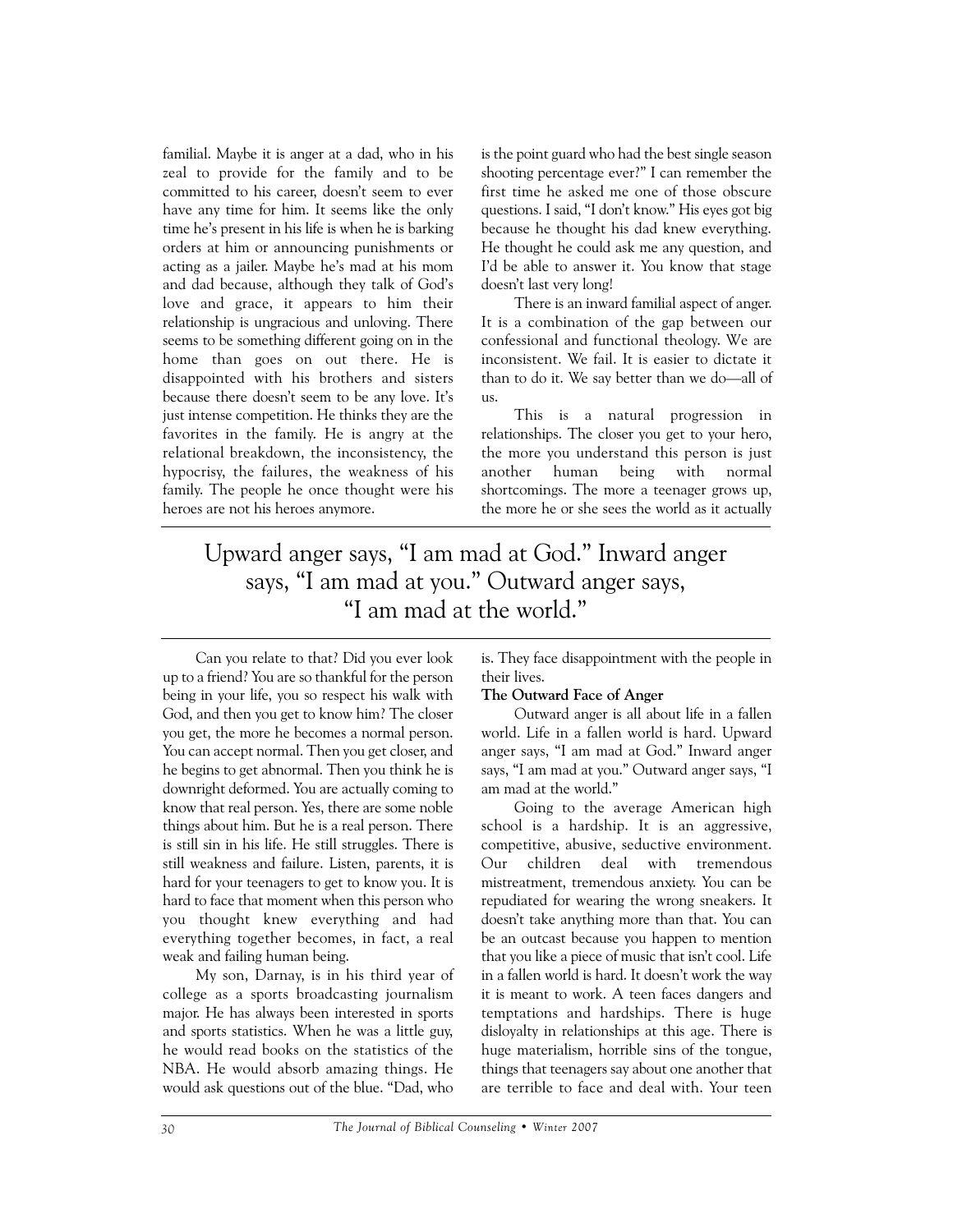builds up anger against the world.

But there is something right about your teen's anger. Let's admit it. God's ways are not our ways. It is confusing to understand the will and way of the Lord. Our families are as much places of failure as they are places of love and joy and peace and hope because God is not done with us. We do live in a broken world where bad things do happen. Things happen that are hurtful and disappointing. But there is also something terribly wrong and terribly dangerous about anger in teenagers because sin can make that otherwise good thing a very destructive bad thing.

## *A Biblical Response to Teen Anger*

There are no three instant steps to resolving the anger of a teenager. There are no seven pathways to familial peace. There is no moment of intervention that will break it forever. There are no secret techniques that, if you could just hook into them, you would have this baby licked! But there are some godly approaches that can help.

# **Be Humble: Admit Your Helplessness**

Start with a willingness to be humble. Be willing to confess what you are facing because you need resources beyond the resources that you have within yourself to deal with this young person. Whether you are a family member or a person in ministry, don't build the temptation to round the corners of the story, to make the person look better than he actually is. To be suddenly dishonest as people ask you questions, to cover the struggle of the person, doesn't help you, him, or the person you are talking to. Be honest. Admit your helplessness in the face of this anger. What does this mean?

First of all, anger is an issue of the heart. You will never control the heart of your teenager. You cannot create the change that needs to take place. I am not saying you can't do anything. But the change that needs to take place is a change you yourself cannot create within your own power.

Second, you cannot do by human force what only the grace of God can accomplish. If you could, by the force of your personality, by the strength of your logic, by the power of your threat turn the heart of a teenager, Jesus would not have had to come. The cross argues against

that. The cross tells us there is something that must take place in us that can be done only by the person and work of the Lord Jesus Christ. Teen anger demonstrates what you have always known to be true: we need to be rescued from us! What you see is the true condition of that child, the deep desperateness of his need, finally coming to full expression and full fruition. Now it is obvious to you, but it has always been the case. He has always been desperately needy. He has always been out of your control in that way. It has now come to expression and fruition. The game has not changed. This is the game! It has always been the game. That is why it is hard. Most of us have lived for years with the delusion that we have more power than we actually have. We don't like to face the fact that we have never had that power. It seems that, right now, our teenager's neediness is on the table, but it has always been there!

Third, the law cannot accomplish what demands grace. The tendency in the face of the desperateness and dangerousness of the teenager's struggle is to crank up the law. Think about this. If rules and regulations had that kind of efficacy, you would not be in this situation in the first place. You have always been dealing with rules. You have always been dealing with regulations. You tried to be faithful. But if those rules and regulations and requirements had the power to turn the heart, the heart would have already been turned. Should you let go of all rules and regulations? Of course not. But don't believe those rules will do something they were never intended to do. The fact that you are now dealing with this level of anger demonstrates that those rules don't have the ability to do that.

Fourth, fight with the right weapons. Second Corinthians is Paul's most autobiographical piece of writing, and in several places he explains or defends his ministry. What he says has importance for all of our ministries and relationships with one another.

> For though we live in the world, we do not wage war as the world does. The weapons we fight with are not the weapons of the world. On the contrary, they have divine power to demolish strongholds. We demolish arguments and every pretension that sets itself up against the knowledge of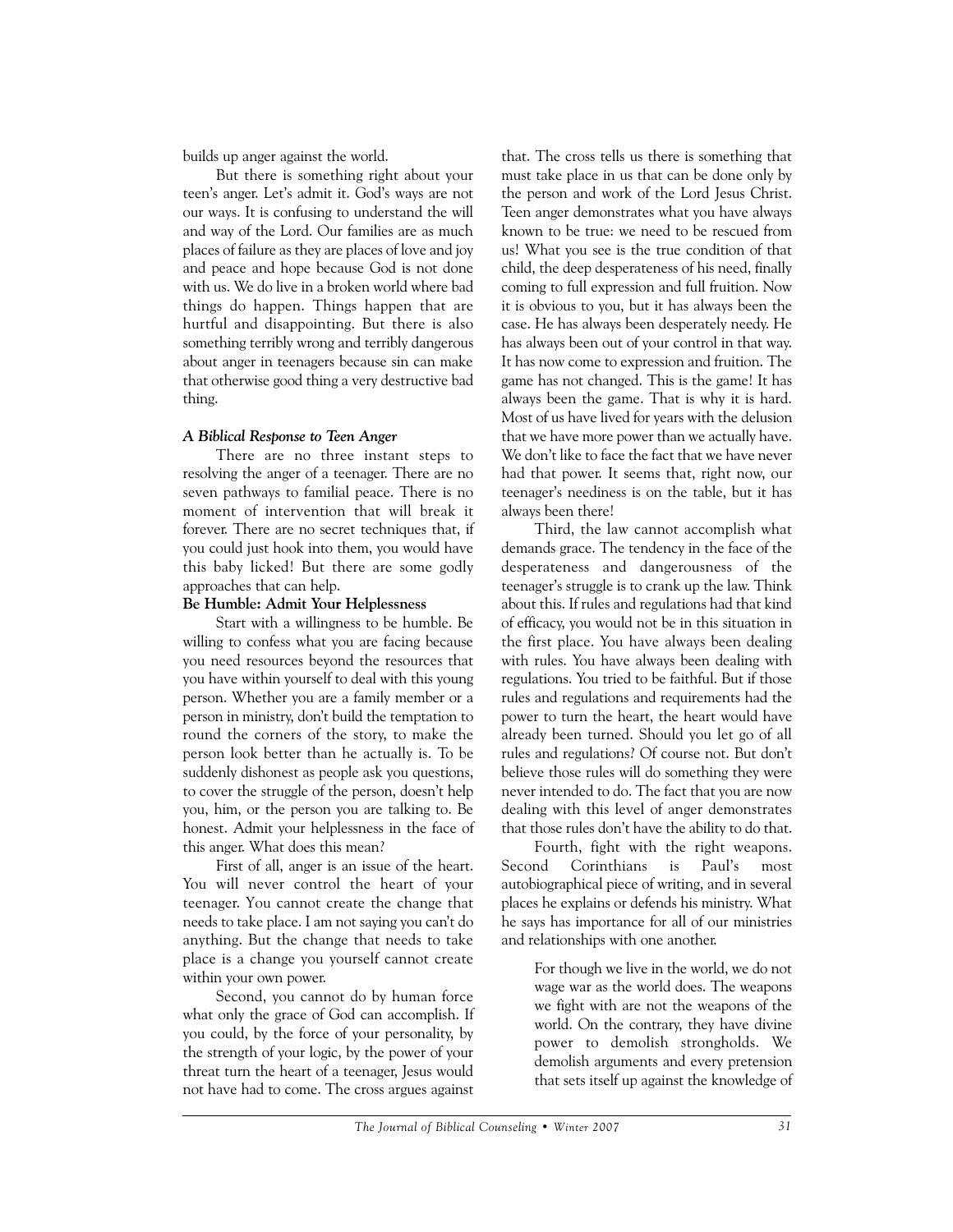God, and we take captive every thought to make it obedient to Christ. And we will be ready to punish every act of disobedience, once your obedience is complete. (2 Cor. 10:3ff)

Strongholds. Pretenses. Lies. Paul says we must understand the battle we are in. It is a battle with strongholds. What is a stronghold? A stronghold is a fortified city, well built and well defended. These strongholds do not have a physical location. They exist in the heart. When you deal with teen anger, you are dealing with fortified cities of the heart, well built and defended. In fact, this very practical passage tells us how these strongholds are defended by arguments and pretensions—plausible lies. If I told you that in my earlier days that I was a female Olympic gymnast, that would be a lie; and I hope it would lack plausibility. But if I stood outside this building with an expensive suit on and a nice leather briefcase and some architectural drawings and a bit of a structural vocabulary, I could fool you for awhile into thinking that I was a well-paid architect. That lie would have plausibility. There are similar strongholds of falsehood in the life of a teenager. The teenager defends those strongholds by plausible lies. He says things to himself; she says things to herself that have some reasonableness. But, in reality, this self-talk is full of distortion.

Someone says, "I have parents who are far from perfect." Another says, "Life isn't fair." You can go on and on. Nobody is more influential in your teenager's life than your own teenager because nobody talks to your teenager more than your own teenager does! Your teenager has a constant internal conversation going on. We could say the same thing about you. No one is more influential in your life than you are because nobody talks to you more than you talk to yourself. We defend ourselves or justify ourselves with this self-talk. We defend our system of pretenses, this system of plausible lies. A man who spends way too much time in his job because he gets his identity out of his work will say to himself, "God has called me to be a good provider to my family. If I do what is wrong, I have one or two choices. I confess the wrong and place myself, once again, under the justifying mercies of Christ, or I erect some system of self-justification that makes that wrong acceptable to my conscience."

Look at the argument even further. Paul says that these arguments and pretenses set themselves up against the knowledge of God. He is not talking about theological knowledge of God. He is talking about experiential knowledge of God. He is talking about a relationship with God. In anger, the teenager says things to himself a thousand times a day. He is in an incessant internal conversation that is literally building walls between him and a wonderful, helpful, hopeful life-changing relationship with God. That is *the* issue. It is our job as parents to find ways to break into that internal conversation, to intrude into that system of defenses, to penetrate the walls of the fortification. You cannot give yourself to human weapons.

But what weapons do we usually use with teenagers who mess up? Perhaps threats. "You do not even want to think about what I am going to do if you go there. It will be on the news." Or manipulation. "You want that car? You can have that car. All you have to do is be respectful to your mom for three weeks, and that car can be yours." Or avoidance. "We will talk about this later."

That teenager who responds to threat and manipulation will be the most respectful human being you have ever met in your life until he gets what he wants. You buy him that car and ten minutes later he will be bad-mouthing his mother.

How about guilt? Mom will say to a teenager, "I remember when your father was a happy man. It was before we had children." Wrong weapon. After the threat is gone, after the payoff and manipulation has happened, after the guilt is over, that stronghold is still there. It is powerfully supported by plausible lies. There has been no actual spiritual change and the spiritual dynamics of that angry teenager's heart. He is absolutely unchanged. Threats, manipulations, guilt-trips may work for awhile, but they will never produce a lasting harvest because anger is an issue of the heart. In our helplessness we have to make sure we fight with the right weapons.

#### **Examine Your Own Heart**

You have to be willing to examine your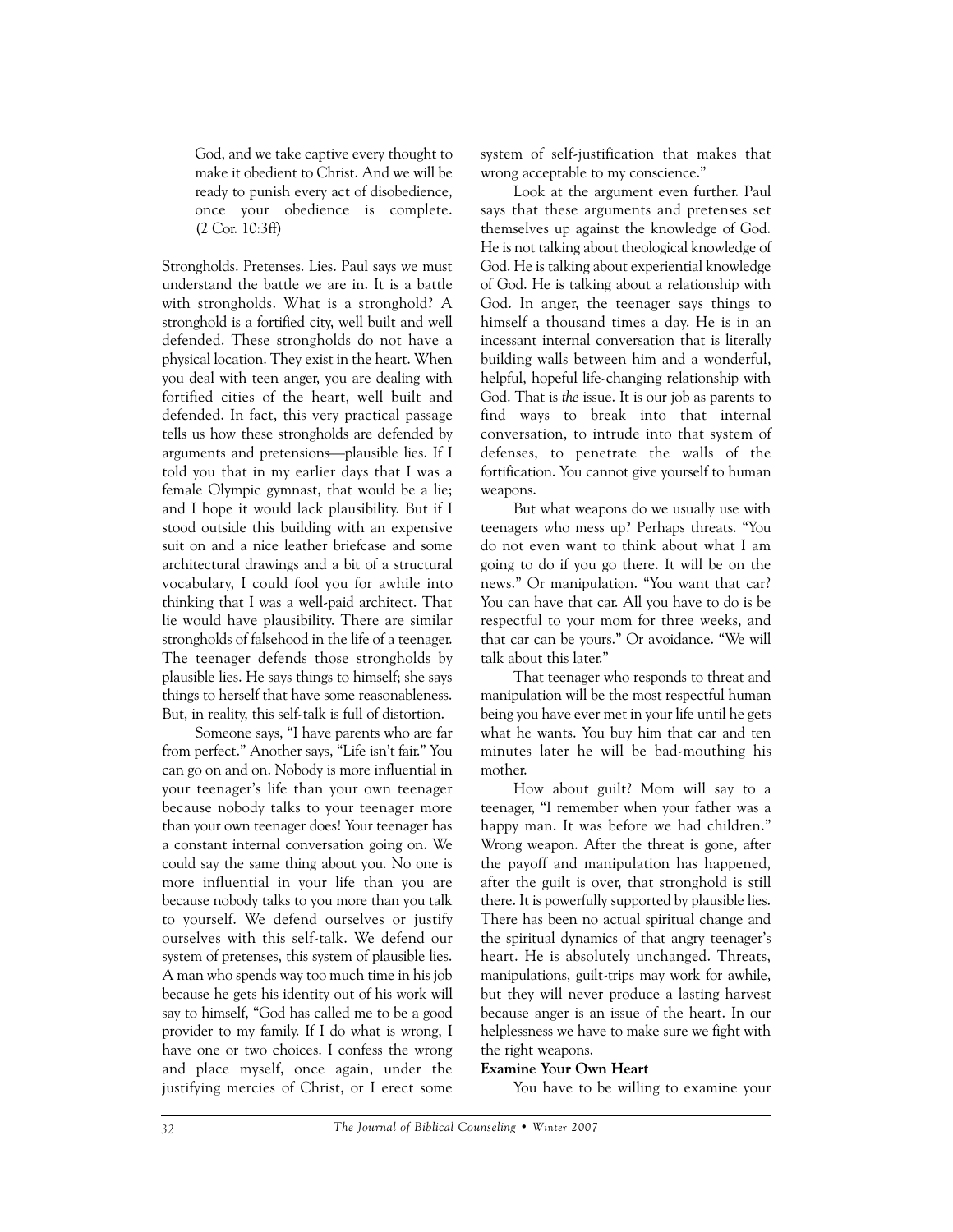own heart. You have to be willing to visit your anger and fear in the face of your teenager's anger. Living with an angry teenager will make you angry and fearful. You will struggle with emotions that you would have thought at one time were impossible to feel against somebody who was your own flesh and blood.

How do you get at this? For example, ask yourself the question, "Why does the anger of this young person make me so angry?" What is my anger about? What does my anger reveal about the true treasures of my own heart?" Perhaps you are not angry because of his rebellion against God. Perhaps you are not angry at his outrageous behavior. Perhaps you are not angry because he is shockingly proud and thinks he knows more than anybody in the world. Perhaps you are angry that in all of those responses he trashes what you crave. You crave comfort and ease. You want a home that is a retreat, but this person has made your home a place of war. You crave reputation. You can't with the best one. I will scrape my fork on the plate. EEEEEEEEE! That noise will drive him crazy!" Do you understand what this father has done? He has become so obsessed with respect that he has turned his home into a final exam of respect. He has now begun to personalize things that are not personal at all. Maybe the kid just has bad manners. Maybe that is not a personalized attempt to drive his dad crazy. It is very easy to personalize these things that teenagers do. I have personalized things that aren't personal. You have done that. You walk into the room after a long and tiring day house cleaning, grocery shopping, and cooking. You say, "Do you know what my day has been like? Do you have a clue?" Your child didn't think, "My mom is in the house. She has had a tough day. I will make it worse. Yeah. That's what I'll do. I'll watch her brain come out of her ears and drip on her shoulders. Yeah." No. Your teenager is solely engrossed in what he or she has done all day. They have not had one thought about what

# If I personalize what is not personal, I will turn a moment of ministry into a moment of anger.

even go out in public without being mortified because of the way he or she is dressed. You must visit what is going on with your own anger.

One of the keys to being used by God to get at the heart of the teenager is to start with your own heart. If you are not doing that, you will be in the way of what God is doing rather than being a part of what God is doing. You have to be willing to visit your anger and fear and to examine your own heart.

Again, consider the case of anger. Four things happen when you don't visit your own anger. First, you personalize what is not personal. It becomes all about you. I once had a father in my office who, in a burst of his own anger said, "Do you want to know how much my son disrespects me? He scrapes his fork on the plate at supper." With that preamble, I was expecting something big, not something like scraping a dinner dish. Can you imagine a fifteen-year-old thinking this? "Of all the ways that I can disrespect my father, I have come up you have done or not done. Don't take that personally. That is just the way it is.

Groucho Marx had a great response to a person who complained that he had not responded to a letter he had written. This person made this situation much more personal than it actually was. Marx wrote back and said, "Sorry I haven't written you. I have been so busy not writing other people I didn't have time to write you." Do you hear what he is saying? It is not personal. Don't take things so personally.

Second, if I personalize what is not personal, I will turn a moment of ministry into a moment of anger. Do you know why God reveals the struggle of your teenager to you? Do you know why you hear those angry words? Do you know why you see those angry actions? Because God wants you to be part of what He is doing in your teen's life. He is conscripting you for His service. It is not an accident that you hear those things. It is not an accident that you see those things. You hear and see them because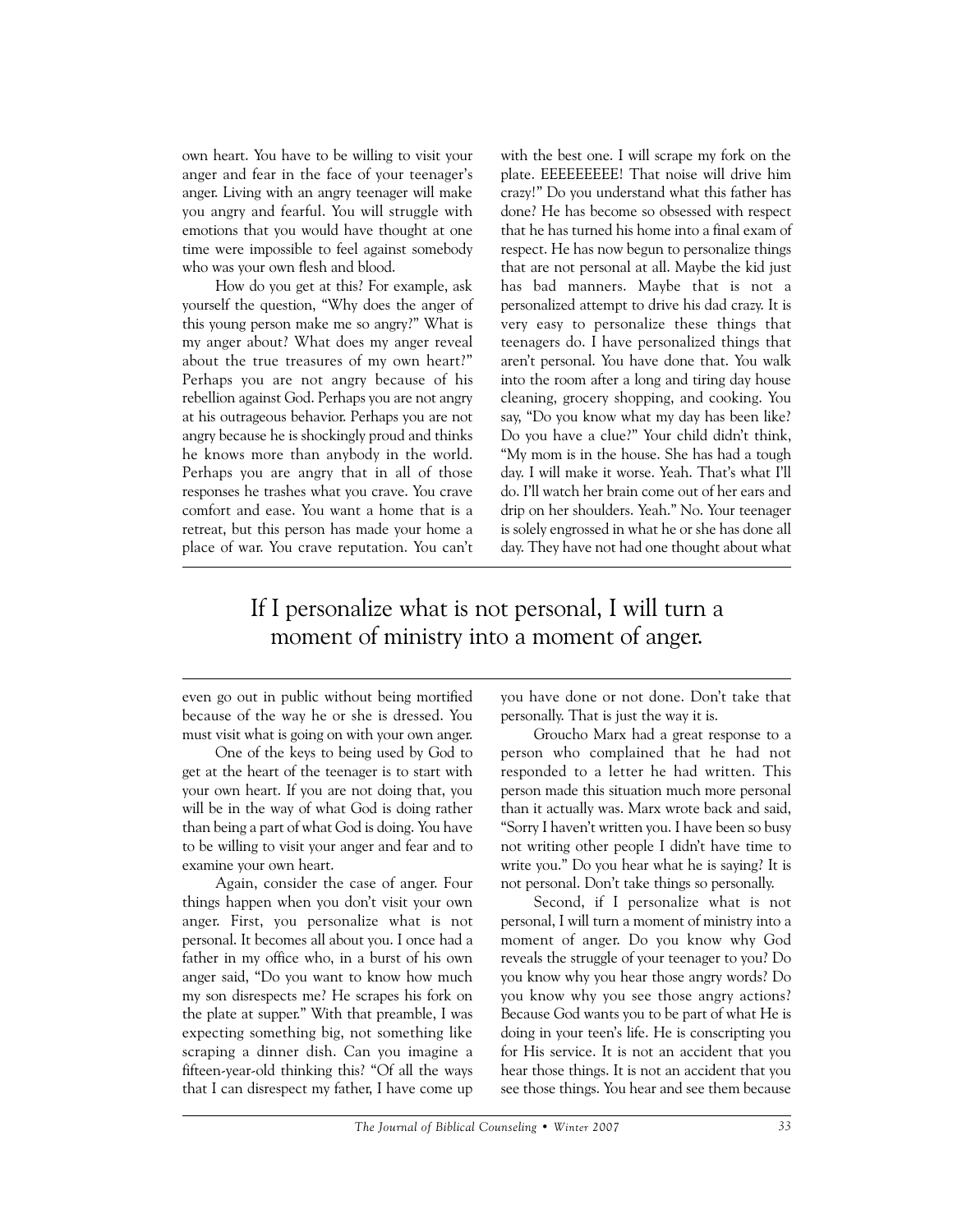God wants you to. That is ministry to which God is calling you. It is hard ministry. It is selfsacrificing ministry, but that is what God calls you to.

Third, if I turn a moment of ministry into a moment of anger, then I become adversarial in my response. I come at the young person. It becomes a "you-against-me" approach. "How dare you do this to me? You don't want to get into this with me. Don't push me. You want to push me? Okay, Go on. Push me." Again that kind of response is tempting and even natural. But it misses the point.

Finally, in my own anger I will settle for quick situational solutions that don't, in fact, get at the heart. I will throw out a threat or punishment or I will take away a privilege. More often than not, my angry response is more of a punitive strike back than a well-thought out correction.

Personalize what is not personal, and a moment of ministry turns into a moment of anger. If I am adversarial in my response and quick to give a situational solution or punishment, I will not get at the teenager's heart issue. As you examine your own heart, realize this. In every moment of teen anger you must look at your own heart first.

#### *A Mercy Agenda*

What is God's mercy agenda? First of all, mercy means you expect to suffer. Mercy means that God is doing His work, and therefore I am willing to be stained by your anger. I am not going to reject you because of your poor behavior. I am not going to wrongly try to control you in ways that are not helpful. I am willing for my life to be affected by what is going on in you because I want to get beyond fighting with the wrong kinds of weapons. I want to fight with the right kinds of weapons. I know that fight is not going to be a single event. It is going to be a process; it will take time.

Second, James describes mercy very clearly. Mercy means having a willingness to live with the poor. Scripture talks about more than economic poverty; it talks about spiritual poverty. Am I am willing to live with a person I don't like very much? Am I willing to live with the person who offends me? Am I willing to be near someone who is a bit chaotic and a bit messy and unpredictable? Yes. I am not going to walk away from your anger even if it brings chaos into my life.

Third, mercy means resisting favoritism. James talks about the rich man who comes into the assembly and gets special treatment right away because of his station in life. That happens in families, too. It is very easy to move toward the child who is doing well and to move away in distance and love and affection and communication from the child who is struggling. But mercy means persevering through hardship. Change is hard. Change is time-consuming. Change takes effort. Mercy means having a willingness to move out of a personal happiness agenda. I am willing to be uncomfortable on Tuesday night because we need to talk. I know you are going to be resistant. I know it is going to be hard and potentially hurtful, but I am willing to do that because that hardship is the hardship of grace. I want to break into your internal conversation. We are not going to scream and yell. But I know it will not be easy. Often, parents of angry, troubled teenagers simply quit talking to them. Talking to them is so hard and hurtful. It is easier to have meaningless, casual conversation and avoid the deeper, harder conversations about heart issues.

Mercy means having a commitment to forgive… and forgive again. Mercy means overlooking minor offenses. Don't make everything an issue. Some things must be nonissues and overlooked; you can't camp on everything. What are you after? You are after strongholds. You are after that fortified city of the heart. You are after those plausible lies. You can't make an issue out of everything.

Mercy never demands compromising for what is right. Mercy is a way of getting at what is right. Mercy is how you go after what is right. It is not in the way of what is right. A commitment to mercy will reveal the true treasures of your own heart because your struggle with giving mercy reveals what is really important to you.

Finally, mercy always requires mercy. You need grace to give grace. You need God's love to offer love. You need His help to be a helper. So mercy will always drive you to the cross.

#### **The Intentions of Mercy**

Mercy has four intentions. The first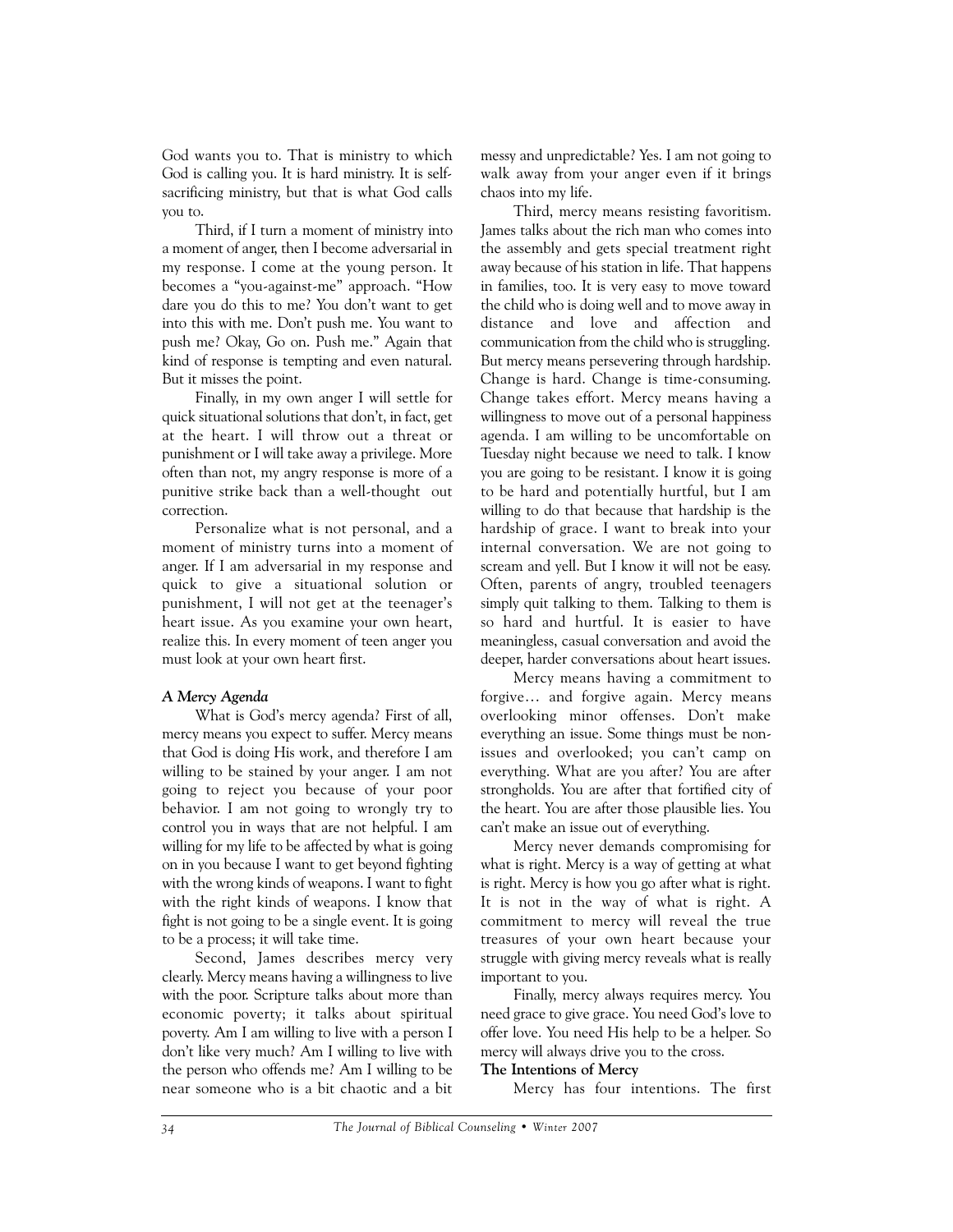intention is firm commitments. You have to know what is important. You have to know where the issues lie. You have to be committed to go after them, but not in a negative, threatening way. You have to understand your agenda. You have to step back and say, "Here are the important issues in this person's life, and I want to go after them in a way that is productive. I have to break into that internal conversation."

Second, firm commitments need to be spoken in kind words. Don't allow yourself to get into a war of words with your teenager. The minute you respond in foolish ways in the face of your teenager's foolishness, you strengthen those plausible lies. A teenager says, "You have nothing happening yourself. Why would I listen to you?" The employment of those commitments is kind words.

to verbalize the things that are at the heart of that struggle with anger. It means lots of talking, lots of time, lots of investment in that relationship.

The second type of relationship is the corrective relationship. This is with the teen who is a little further down the road, a little less willing to listen. You want to correct this course or direction that has already gone on too far. One ways to do this is to let the teen take the natural consequences for his actions. This is not being punitive; it is godly discipline. You want the child to begin to understand that there are natural consequences that flow from particular behaviors. It is very biblical. God is not mocked. What a man sows he reaps. At times we wrongly protect our children from the consequences of their behaviors. Some parents may be so afraid of a rebellious teenager failing high school that

# God has given you the body of Christ because you need resources bigger than your family in order to live in the middle of your family.

Third, enhance those commitments with loving actions. Act with love, not with unbridled passion. Don't act out of tit for tat or out of vengeance. Make sure your actions are decisive but loving.

Fourth. Intentionally do everything you can to incarnate the person and work of the Lord Jesus Christ so that your response to the child will be, by God's grace, unassailable—that you would actually model the thing you would want him to embrace for himself.

## **The Strategy of Mercy**

The right intentions orient you to become strategic in your responses. There are three types of relationships with angry teens. The first type of relationship with an angry teen is a preventative relationship. This is with the teenager in whom you are just beginning to see the anger begin to grow; but he is still open, still available to relationship, still willing to listen. Your goal is to prevent him from going where that anger will take him. That means spending lots of time with him. It means an agenda of warning, but lovingly done. It means you want to have a listening ear. You want him to be able

they virtually do their homework for them. That is not helpful. That actually blinds the heart.

The third type is the protective relationship. Your teenager is so angry and out of control that he needs to be protected from himself. You can't just talk anymore; you don't think you can prevent angry explosions and their consequences anymore. Your teen is now capable of doing things that could forever alter not only his life but yours, too. Maybe that means you find a good solid Christian home you would actually send your child to because you need resources that are bigger than your own. There are Christian ministries that are set up to do this kind of thing. You don't want to start there, but don't ignore this option. God has given you the body of Christ because you need resources bigger than your family in order to live in the middle of your family.

Remember that big, hulking angry kid I told you about earlier? It was very clear that his home was not going to be the place where change could take place for him. His home was becoming a place of such deep anger and violence that something terrible was about to